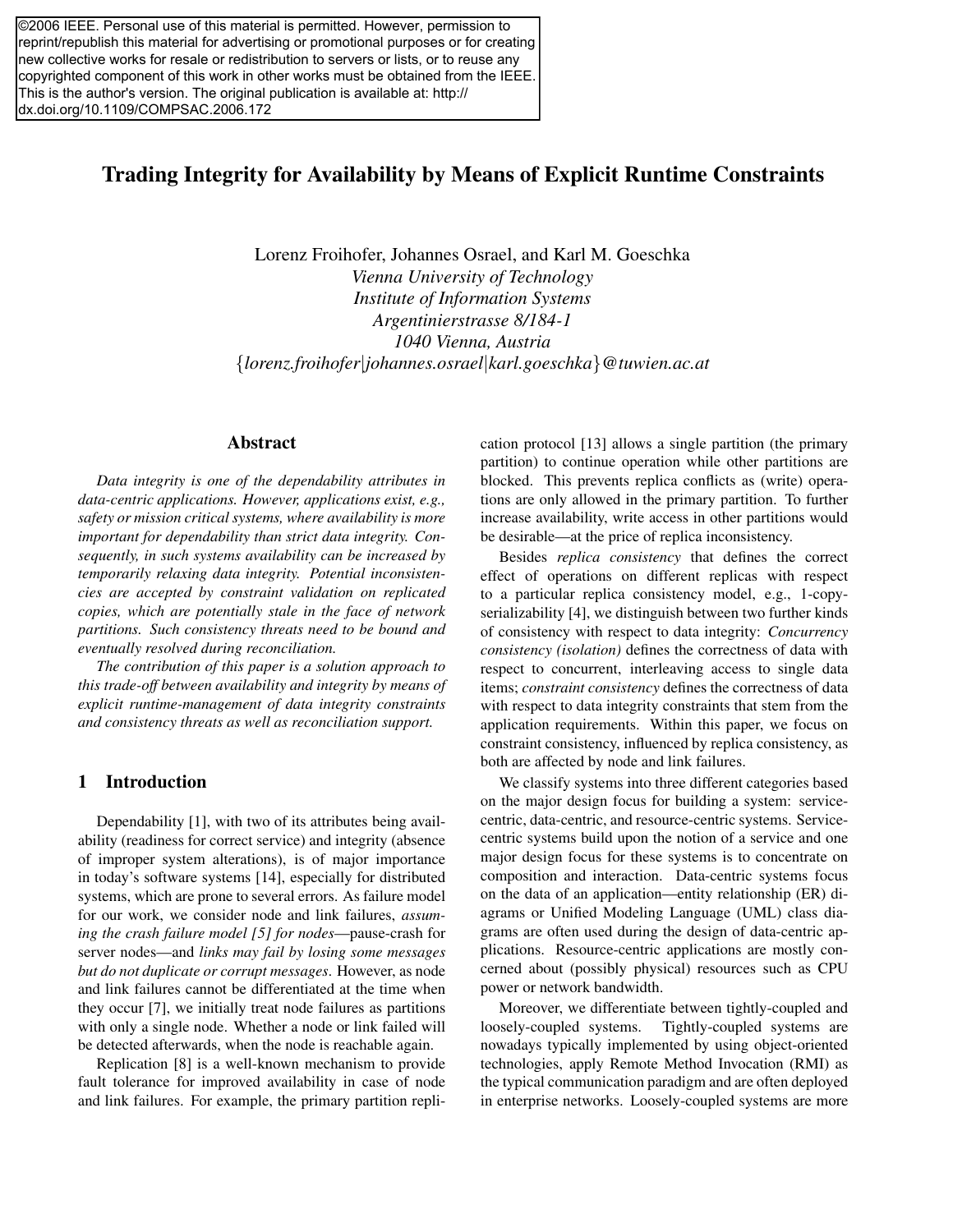heterogeneous in their nature, often apply message passing as the communication paradigm, increasingly use Web services technology, and are intended to be deployed in Internet-scale networks. Within this paper, we focus on the category of tightly-coupled, data-centric applications, implemented by means of object-oriented software engineering.

Our system model has three major states: Healthy system (no failures, no inconsistencies), degraded mode (failures, inconsistencies are possibly introduced), and reconciliation mode (no failures, inconsistencies have to be cleaned up). To limit the degree of inconsistency introduced to the system during the degraded period, we require that software manages constraints and consistency threats explicitly during runtime. This approach requires that integrity constraints are implemented within constraint checking classes, similar to [15], and provide metadata about these constraints. Our middleware afterwards provides the support for runtime-management of constraint consistency in each of the three major system states.

Paper overview. Section 2 provides a short overview of our constraint classifications, the constraint model and introduces the notion of a consistency threat. In Section 3 we describe how the trade-off between availability and integrity is performed. The consequences of our trading—the reconciliation of possible inconsistencies—is described in Section 4. Section 5 gives some insight into the implementation of our approach. We give an overview of related work in Section 6 and conclude our paper and provide an outlook to future work in Section 7.

## 2 Constraints and consistency threats

The Object Constraint Language (OCL), which is part of the UML specification, already provides the basis for our classification of constraints: preconditions, postconditions and invariant constraints. Preconditions have to be validated before the call to a method will be performed, postconditions have to be satisfied after the call to a method returns. Invariant constraints are defined solely on the state of objects (static constraints) and hence can be validated at any time. Here, we distinguish between hard and soft invariant constraints [10]. Hard invariants are validated immediately after a call to a method which might change the state constrained by this specific invariant. We call that invariant an *affected constraint* of the method. Affected soft invariants are checked at the end of a transaction. Similar to an affected constraint, a method that triggers constraint validation is called an *affected method* of the constraint. All objects restricted by a constraint are called *affected objects* of the constraint. Of course, validation of a constraint requires access to all affected objects.

Generally, a data integrity constraint is a predicate on the system state and can either be satisfied or violated. We implement data integrity constraints by constraint validation classes where one class represents exactly one integrity constraint. Each class provides a validate(...) method which is called to validate the constraint. Constraints are defined within the context of a class for invariants (the *context class* of the constraint) or the context of a method for pre- and postconditions. To validate invariant constraints, an instance of the context class (the *context object*) is provided as parameter to the validate method of the constraint. Certain invariant constraints might not even need a context object because they obtain the objects needed for validation through a query operation. For pre- and postconditions, we provide the called method and the arguments in addition to the context object as parameter to the validate method of a constraint.

In a distributed system, the validation of integrity constraints is more complex as constraint validation itself becomes subject to node and link failures. Hence, constraints might be uncheckable if affected objects cannot be reached. If the objects are replicated, we might be able to validate constraints based on backup copies but the result might not be reliable as the corresponding primary copies might already have changed in another partition—the copies used for validation are *possibly stale*. Hence, validation based on primary copies—although not possible in degraded mode might have produced a different validation result. We call such situations a *consistency threat*.

#### 3 Availability improvements

Following a strict consistency model would require to block or reject operations causing consistency threats in degraded mode. To increase availability, we temporarily accept potential inconsistencies (consistency threats) in the system and hence explicitly trade integrity for availability. The application-specific trade-off is configured by the application developer through the specification of tradeable constraints (may be relaxed during degraded periods) and non-tradeable constraints (critical for correct system operation)—according to an application's requirements. Consistency threats for non-tradeable constraints are automatically rejected with the usual effect that the current operation/transaction is aborted. Operations causing consistency threats for tradeable constraints are subject to a negotiation mechanism to decide whether to accept or reject the consistency threat. Negotiation can either be statically configured during application deployment or dynamically performed through an application-specific callback handle. If the consistency threat is accepted, the system stores this threat and allows to associate some information with this threat such as affected objects or application-specific data.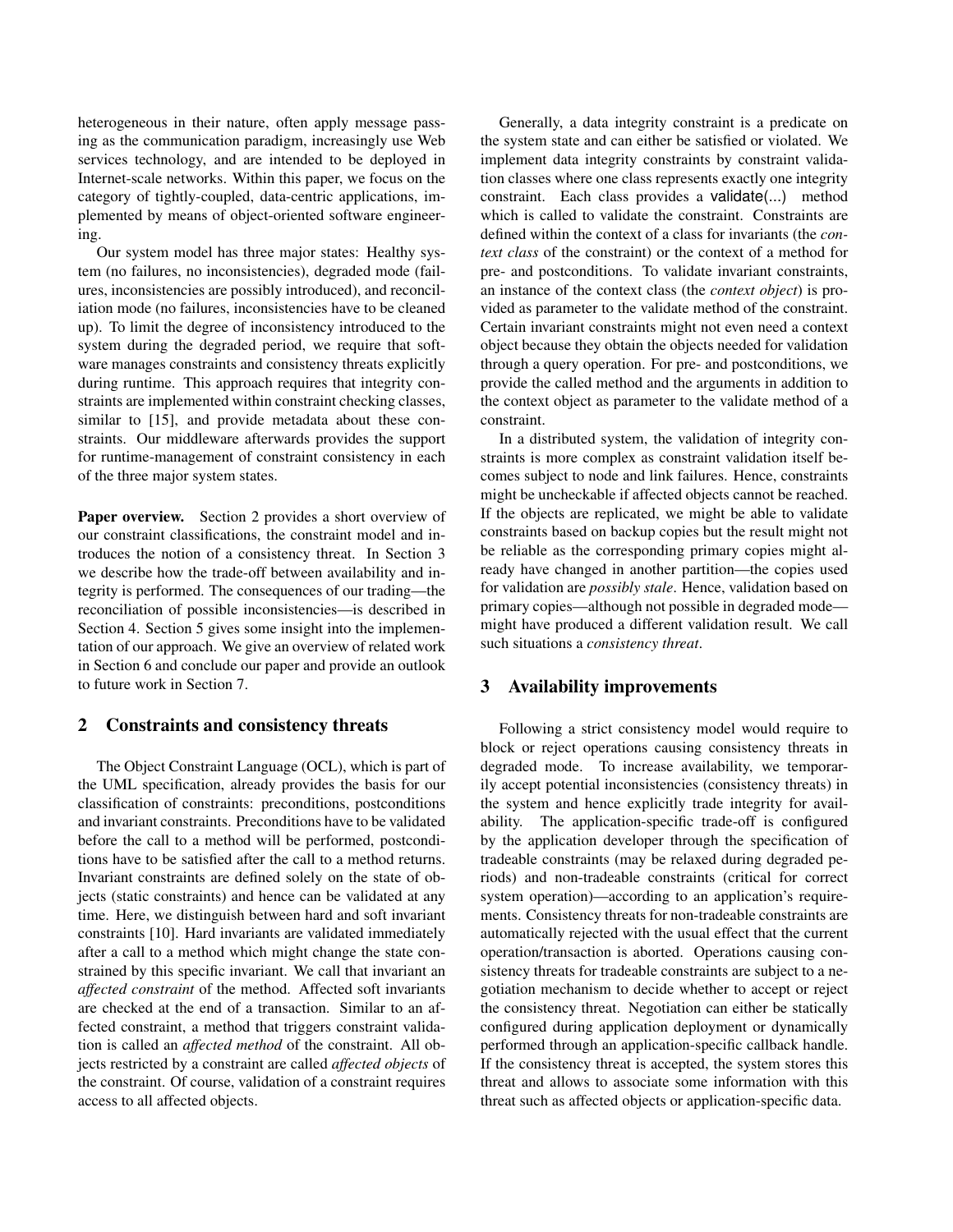Whenever we accept a consistency threat, we store at least the unique name identifying the constraint that produced the consistency threat. Moreover, depending on the "starting point" of constraint validation, we have to differentiate two cases: (i) if validation of the constraint starts from a context object, we have to store at least an identifier for the context object that is later used as input to the constraint validation method and (ii) if validation of the constraint starts from a set of objects obtained by a query operation, we only have to store the constraint as no input to the validate method is required. These requirements state only the minimum information necessary to reevaluate constraints. In practice, we allow to enrich the data of a consistency threat with application-specific information. As pre- and post-conditions cannot simply be reevaluated, we do not store consistency threats for such constraints. Hence, the effects of trading pre- or post-conditions have to be covered by invariant constraints. Consequently, developers should prefer invariant constraints over pre- and post-conditions.

#### 4 Reconciling constraint consistency

After network links are repaired or nodes recovered, we have to re-evaluate accepted consistency threats. For this process, we perform a re-validation of associated constraints. Depending on the result of the constraint validation, our middleware takes different actions. If the *constraint is satisfied* and there was no replica conflict (or no replication is used), the middleware removes the threat and all identical threats from the set of accepted consistency threats. If there was a replica conflict for the constraint and a reconciliation instruction<sup>1</sup> of at least one of the identical threats specifies that the application should be informed of this situation, the middleware notifies the application. If the *constraint is violated*, this constraint violation must be resolved—either by middleware-supported rollback to previous states or by asking the application to perform compensating actions. If the *constraint is still threatened*, the reconciliation of the consistency threat has to be postponed until further network partitions are re-unified.

## 5 Prototype implementation

We integrated these concepts into a system architecture for tightly-coupled data-centric systems where management of explicit constraints is one essential part of the overall architecture [11]. This management of explicit constraints is performed by the *Constraint Consistency Manager (CCMgr)*, which also triggers the negotiation of new

consistency threats and drives the reconciliation of accepted consistency threats.

Our implementation of this system architecture is based on the Enterprise JavaBeans (EJB) platform and integrated into the JBoss application server. EJB uses entity beans to encapsulate the application data. This architecture fits our data-centric, object-oriented approach very well. The data integrity constraints are defined upon these entity beans and are implemented as explicit constraint classes. The constraints of an application are specified in a configuration file which is read when the application is deployed into the application server. The information provided is used to register the constraints appropriately with the constraint repository.

One key requirement for the implementation of our approach with explicit runtime constraints is to be able to intercept the calls to methods and to know the method and the object on which the method was called. This can be achieved by registration of interceptors with the JBoss invocation service and the JBoss Aspect Oriented Programming (AOP) framework. These interceptors further register the CCMgr as transactional resource at the transaction manager to support the notion of soft constraints.

The invocation interceptors notify the CCMgr before and after method invocations to enable appropriate constraint validation. The CCMgr looks up affected constraints from the constraint repository by using different criteria, such as the class of an object/entity bean, the called method, or the constraint type (pre-, postcondition, invariant hard, or invariant soft). Validation of affected constraints is triggered by the CCMgr according to the constraint type. Finally, the CCMgr also takes appropriate actions depending on the validation outcome (e.g., abort the current transaction in case of constraint violations).

Detection of consistency threats can also be performed through invocation interception. Directly before the CCMgr triggers the validation of a constraint, it starts to collect entity beans on which invocations are performed and stops this behavior after the validation of the constraint returns. This behaviour is also supported by invocation interceptors. Consequently, the CCMgr knows which entity beans were used for constraint validation and can ask the replication manager (responsible for managing the different replicas of a single "logical" object) for each entity bean, whether the currently used replica was possibly stale. If one of the affected entity beans was possibly stale, a consistency threat occurred and negotiation of this threat is triggered.

After the Group Membership Service (GMS) notifies the replication manager of reunified network partitions, the system starts re-establishment of integrity. For this process, the replication manager propagates missed updates from primary copies to backup copies that were located in other partitions. Replica conflicts are solved based on rollback

<sup>&</sup>lt;sup>1</sup>Such a reconciliation instruction might be introduced by the application during negotiation of a consistency threat.